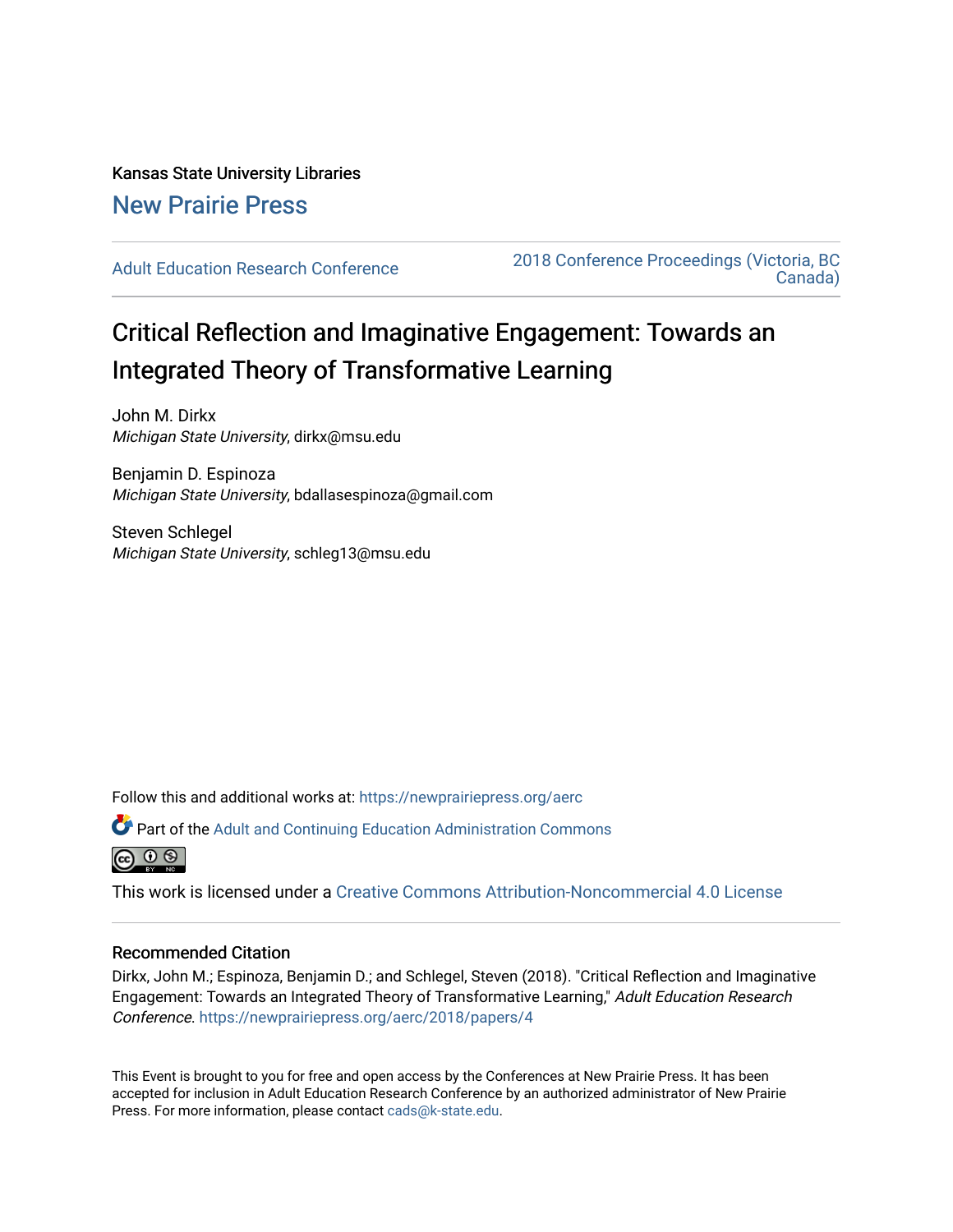# **Critical Reflection and Imaginative Engagement: Towards an Integrated Theory of Transformative Learning**

John M. Dirkx, Benjamin D. Espinoza & Steven Schlegel Michigan State University

**Abstract:** Based on a review of the literature, we propose an integrated approach to transformative learning grounded in a concept of multiple selves that recognizes the importance of both the rational and affective and the personal and the social dimensions in fostering self- understanding.

**Key words:** transformative learning, affective experiences, self-understanding

### **Introduction and Rationale**

Over 40 years ago, Jack Mezirow (1978) introduced the idea of transformative learning as a way to theoretically represent the relative uniqueness of learning in adulthood. Since then, transformative learning theory has become one of the most generative concepts in adult learning (Merriam & Bierema, 2014). Framed largely within Mezirow's seminal work, this "first wave" (Merriam & Bierema, 2014, p. 83) of transformative learning theory represents a largely cognitive, rational account of how adults come to reconstruct their sense of self and their being in the world (Mezirow, 2012). The concept of critical self-reflection characterizes the signature quality of this process. As the scholarship of transformative learning evolved a "second wave" of theorizing and research emerged. Scholars working from this second wave (Merriam & Bierema, 2014) challenged the rational framing of transformative learning and emphasized the affective, cultural, extrarational, and spiritual dimensions of transformative learning (Taylor & Cranton, 2012). In contrast to the process of critical self-reflection, this second wave emphasized the more central role emotions play, and the role of unconscious processes and imagination in transformative learning (Leonard & Willis, 2008). For the purpose of this work, we refer to the signature quality of this second wave as "imaginative engagement."

As the scholarship of transformative learning expands, researchers typically rely on one of these two waves, or otherwise use some atheoretical mixing of these two fundamental processes. Proposing the concept of self-understanding as a fundamental goal of transformative learning, this paper argues that both critical self-reflection (Mezirow & Associates, 1990), and imaginative engagement, or "soul work" (Dirkx, 2012; Leonard & Willis, 2008) represent two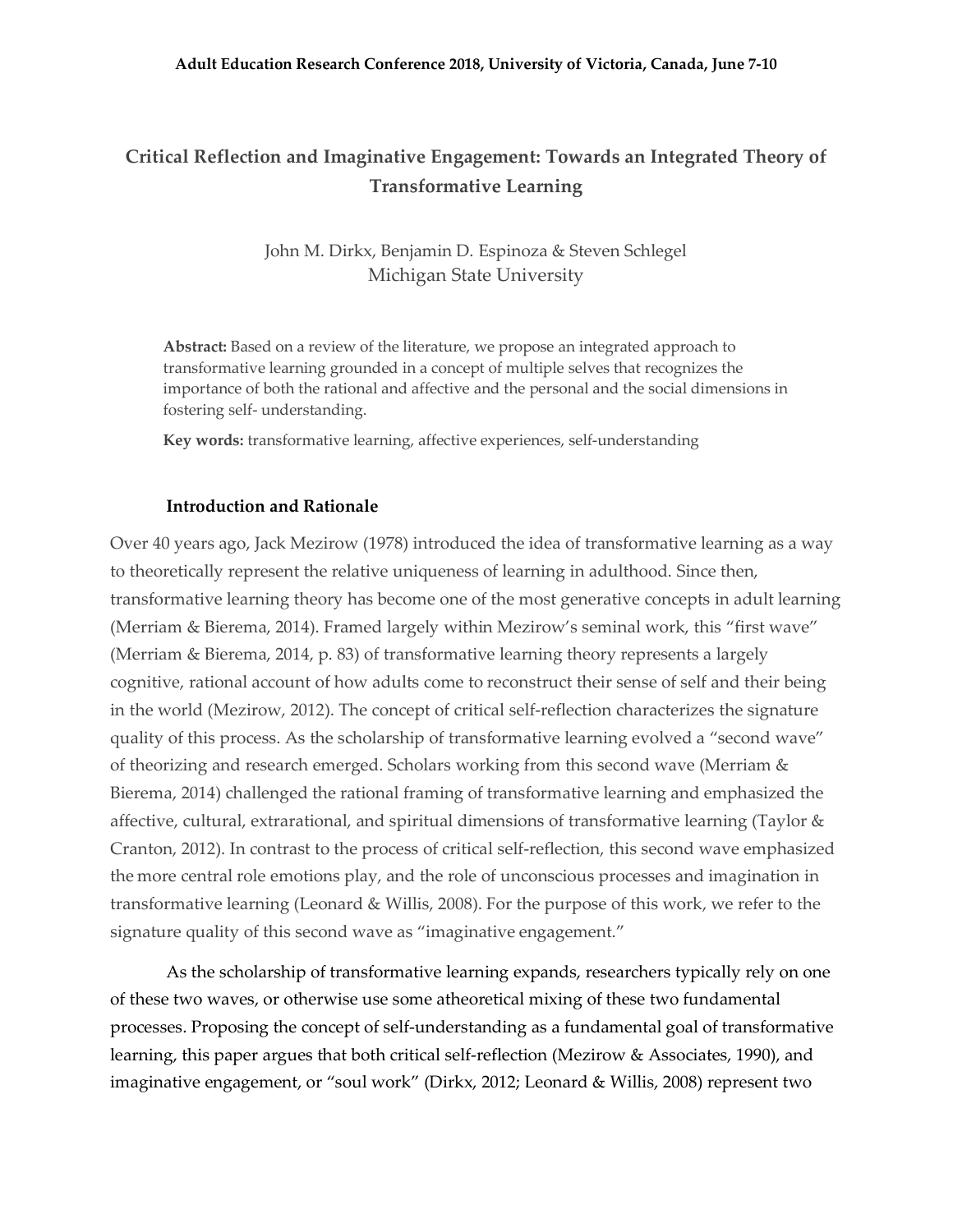reflective processes that have emerged within transformative learning theory as ways to account for the dynamics of adult learning,

## **Self-understanding as an Aim of Adult Learning**

As a field of study, adult learning represents a relatively recent scholarly endeavor. While it is difficult to earmark a specific beginning to the study of Adult Learning, Lindemann's (1926) seminal work, *The Meaning of Adult Education*, might be a good approximation. Beginning with the publication of this work scholars in adult education, human relations, and social movements have focused on the psychological and sociological nature of learning in adulthood (Merriam & Bierema, 2014). Within adult education in particular, Knowles (1975) helped focus attention on the nature of adult learners and adult learning. Others, such as Paulo Freire (1970) provided frames that cast adult learning within a broader sociological and cultural frame. Cutting across these differing perspectives, however, has been an effort to better understand the self of thelearner (Tennant, 2012), its relationship with itself, with others, and with the broader sociocultural context in which it may be embedded. Reflecting an individualized approach to the learner and learning, Knowles stressed the self as critical for understanding why adults participate in learning experiences, their focus, and how they engage with the learning process. From a more socio-cultural perspective, Freire (1970) focused on how learners become critically aware or conscious of their social and cultural contexts and how they mediate the framing of their life conditions. His concept of critical consciousness reflected how learners within oppressed and marginalized groups become increasingly aware of their conditions and how learning represents emancipation from such forces and conditions.

Our theoretical orientation also reflects a particular position of the self as it relates to learning and development. In keeping with the work of Drago-Severson (2004), Kegan (1994), Mezirow (1991), and Tennant (2012), we regard the learner's self as integrally involved in the process of learning and meaning-making. To develop a deeper and more nuanced appreciation of self-understanding and transformative learning we build on psychodynamic theory (West, 2014), post-Jungian psychology (Hillman, 1989), and pedagogies of the "imagination" (Leonard & Willis, 2008). Jungian depth psychology shares many assumptions of the self in common with classical psychodynamic theory but differs in a number of important ways that are reflected in its application here. A small but growing literature illustrates this approach to selfunderstanding and self-formation in the workplace and in adult education settings (Briskin, 1996; Dirkx, 2005a, 2008, 2013; Stein & Hollwitz, 1992; Whyte, 2009). Consistent with a Jungian perspective, we regard the self as continuously forming over the course of a lifetime, a process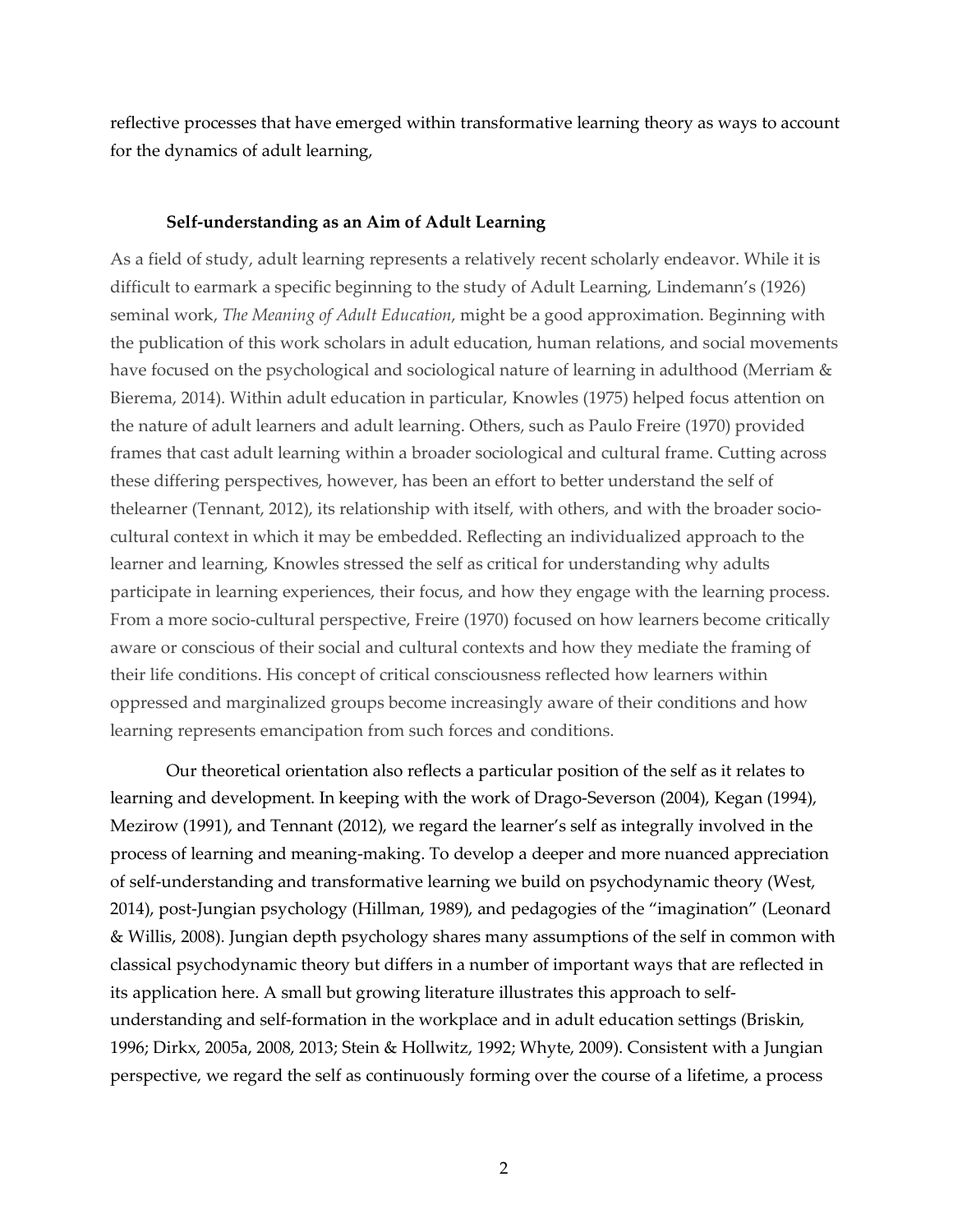Jung referred to as individuation, and is sometimes referred to as self-formation (Dirkx, 2012a, 2014).

## **Critical Reflection and Self-Understanding**

As West (2014) and Elliott (2014) suggest, what the self is and what it means to come to know and understand the self challenge dominant conceptions that rely on humanistic and cognitive assumptions about the role of the self in our lives. The literature on transformative learning (Mezirow & Associates, 1990) offers the potential for a deeper, albeit rational and cognitive, appreciation for self-understanding. Using the concept of critical self-reflection suggests that self-understanding is fostered through critical reflection on our assumptions. He argues that "Overcoming limited, distorted, and arbitrarily selective modes of perception and cognition through reflection on assumptions that formerly have been accepted uncritically" (p. 5) is integral to the process of transformative learning. This requires "taking the perspective of others," and critically assessing the assumptions embedded in our "roles, priorities, and beliefs" (Mezirow, 1978, p. 101).

Mezirow's (1978) theory of transformative learning builds on earlier works but especially that of Freire and Habermas (Kitchenham, 2008). According to Mezirow (1991), by engaging in processes of critical reflection we become aware of our underlying assumptions and understandings of our selves, the sociocultural contexts in which we live, and what we hold to be knowledge and how we come to know. Reflecting the influence of Habermas and Freire,

Mezirow argues that "to be free we must be able to 'name' our reality, to know it divorced from what has been taken for granted, to speak with our own voice" (p. 3). To do so requires that we "learn to negotiate meanings, purposes, and values critically, reflectively and rationally" (p. 3). A critical reflection approach to self-understanding in adult education remains the most popular approach (Dirkx & Espinoza, 2017). Thus, self-awareness and selfunderstanding are central to Mezirow's conception of transformative learning and these outcomes are fostered through critical self-reflection, processes that are largely cognitive and rational.

Through critical self-reflection, self-understanding is fostered through the analysis and re-working of our meaning perspectives and frames of reference. We identify faulty assumptions about our selves, the ways we come to know the world, and the socio-linguistic contexts in which our self-understanding is grounded. It is a dimension of transformative learning that Boyd and Myers (1988) refer to as an orientation to reality adaptation. It helps us more effectively meet and address the demands of our outer reality. However, Mezirow's

3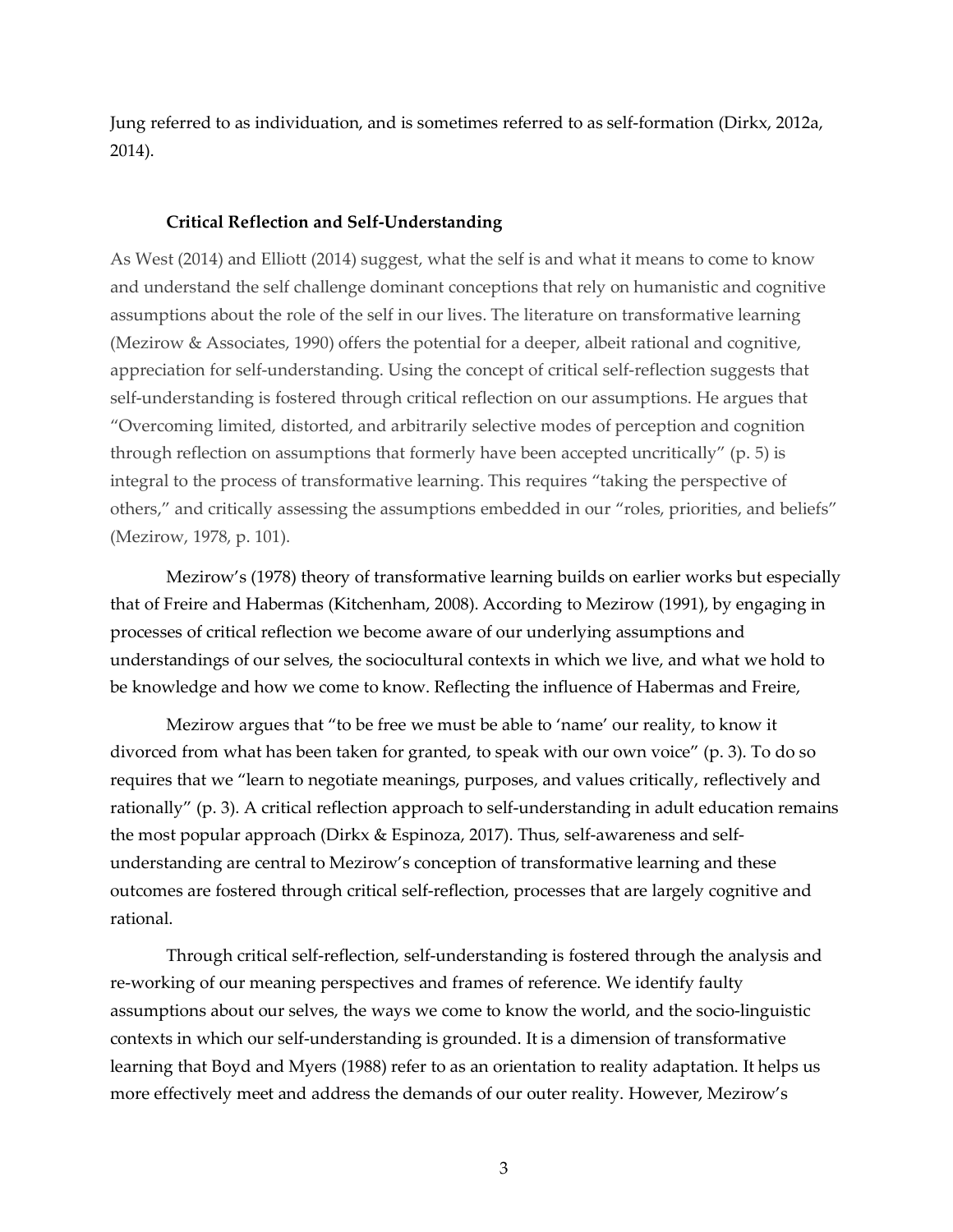conception of self- reflection does not fully address the expressive dimensions of transformative learning (Yorks & Kasl, 2006) and the powerful influence of the unconscious in the formation of self-understanding (Boyd & Myers, 1988). An expressive or inner orientation incorporates the ways in which intrapersonal and interpersonal dynamics can foster self-deception in this process. To more fully address the expressive dimensions, we need to augment the analytical process of critical reflection in transformative learning with a reliance on story, narrative, and the work of our emotions and imagination.

#### **Imaginative Engagement and Self-Understanding**

As the idea of transformative learning gained traction within the research and theory on adult learning (Merriam & Bierema, 2014; Taylor & Cranton, 2012), the view of self- understanding through critical reflection has dominated the conversation in transformative learning. A growing number of scholars, however, have challenged Mezirow's characterization of transformative learning as largely conscious, cognitive, and rational. Among the ideas represented in this literature are the roles that affect, emotion, imagination, and the unconscious play in transformative learning (Cranton & Taylor, 2012; Dirkx, 2006; Hoggan, Mälkki, & Finnegan, 2017; Yorks & Kasl, 2006). Despite some evidence that Mezirow incorporated affect into his theory, Hoggan, Mälkki, & Finnegan (2017) suggest that "criticisms of the cognitive emphasis of the theory are justifiable in the sense that the nature, role, and origins of emotions are not considered explicitly in the theory but remain rather in a subordinate role, whereas the elaboration on the cognitive aspects of learning are brought to the fore" (p. 55). This criticism underscores West's (2014) attempt to more fully develop a psychosocial theory of transformative learning. Furthermore, Cranton and Taylor (2012) have attempted to create more emotionally integrative approaches to transformative learning, but they have stopped short of fully embracing emotionality as a means of self-understanding and instead placed emotionality in service to more rational and reality adaptive processes.

This theoretical turn reflects more emphasis on the expressive dimensions of transformative learning (Yorks & Kasl, 2006; Boyd & Myers, 1988) and the inner work associated with the development of self-understanding. Within this orientation, scholars are providing a more symbolic and narrative understanding of emotion-laden experiences (Leonard & Willis, 2008) in our lives and how these experiences help illuminate the extra-rational and collective dimensions of learning and being (Boyd & Myers, 1988; Hillman, 1989). Swartz and Tisdell (2012) assert that in the process of adult education, "emotion must be recognized as essential, elemental, always present, [and] worthy of reflection" (p. 325). Tisdell, Carrow-Boyd, Selvaraj, and Heiserman (2012), writing about the role of digital storytelling in adult education, assert

4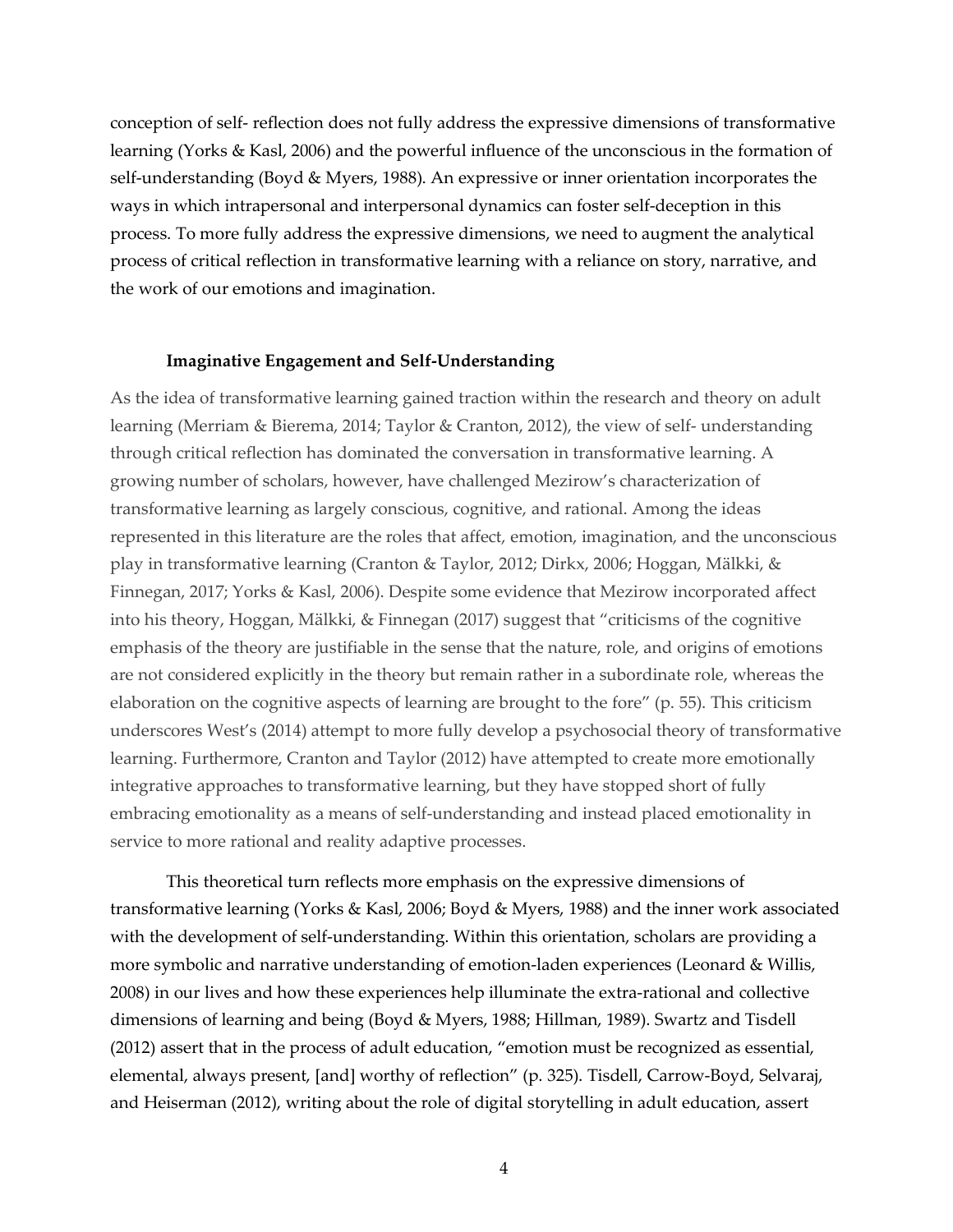that "In the process of authoring their stories, people remembered and reflected on complex situations—possibly emotional incidents and found ways to make meaning of these experiences through distilling them into representations involving symbols, images, words and sounds" (p. 343). Fostering the imagination and processes of engaging with emotion-laden

images and experiences, learners "befriend powerful aspects of their inner lives and establish a relationship with unconscious psychic content" (Dirkx, 2012, p. 125). Thus, selfunderstanding from this perspective takes the form of encouraging learners to explore what emotions and emotion-laden experiences are telling them about themselves. Rather than developing a critical analysis of one's meaning perspectives, the emphasis in imaginative engagement is the development and elaboration of an inner story that comes alive to us through the expression of images, symbols, and the various voices that populate our psyches.

#### **Toward an Integrated Theory of Transformative Learning**

All too often when scholars have attempted to integrate these two aspects of transformative learning, they have privileged one over the other. Unfortunately, privileging the rational at the expense of the emotional is no more holistic and integrated than privileging the emotional at the expense of the rational. Critical reflection can easily act as a defense mechanism to keep uncomfortable emotions and emotion-laden experiences at bay. Similarly, an adult learner more familiar with the affective elements of transformative learning may encounter disorienting experiences that the associated processes of imaginative transformative learning cannot negotiate. It is only by constructing a new epistemology and thus creating an integrated framework that we can enable adult learners to properly negotiate these disorienting experiences and progress towards realization of a deeper sense of self and self-understanding, one that reflects the integral relationship of the personal and the social, the rational and the extra-rational in transformative learning.

Critical reflection and imaginative engagement represent processes of transformative learning that are grounded in differing schools of thought regarding the nature of learning and self-understanding. We can, however, also think of these different schools of thought as ways in which the self expresses and fosters various aspects of itself. That is, the self of the learner is actually comprised of multiple selves (Elliot, 2014), a phenomenon increasingly recognized in psychological and social psychological literature (Briskin, 1996), and in adult education (Dirkx, 2016; Tennant, 2012). From this perspective, critical self-reflection and imaginative engagement represent different selves of the learner. Grounded in the ego and the need to meet the demands of an outer reality, critical reflection gives voice to a self that is rational, analytic, and concerned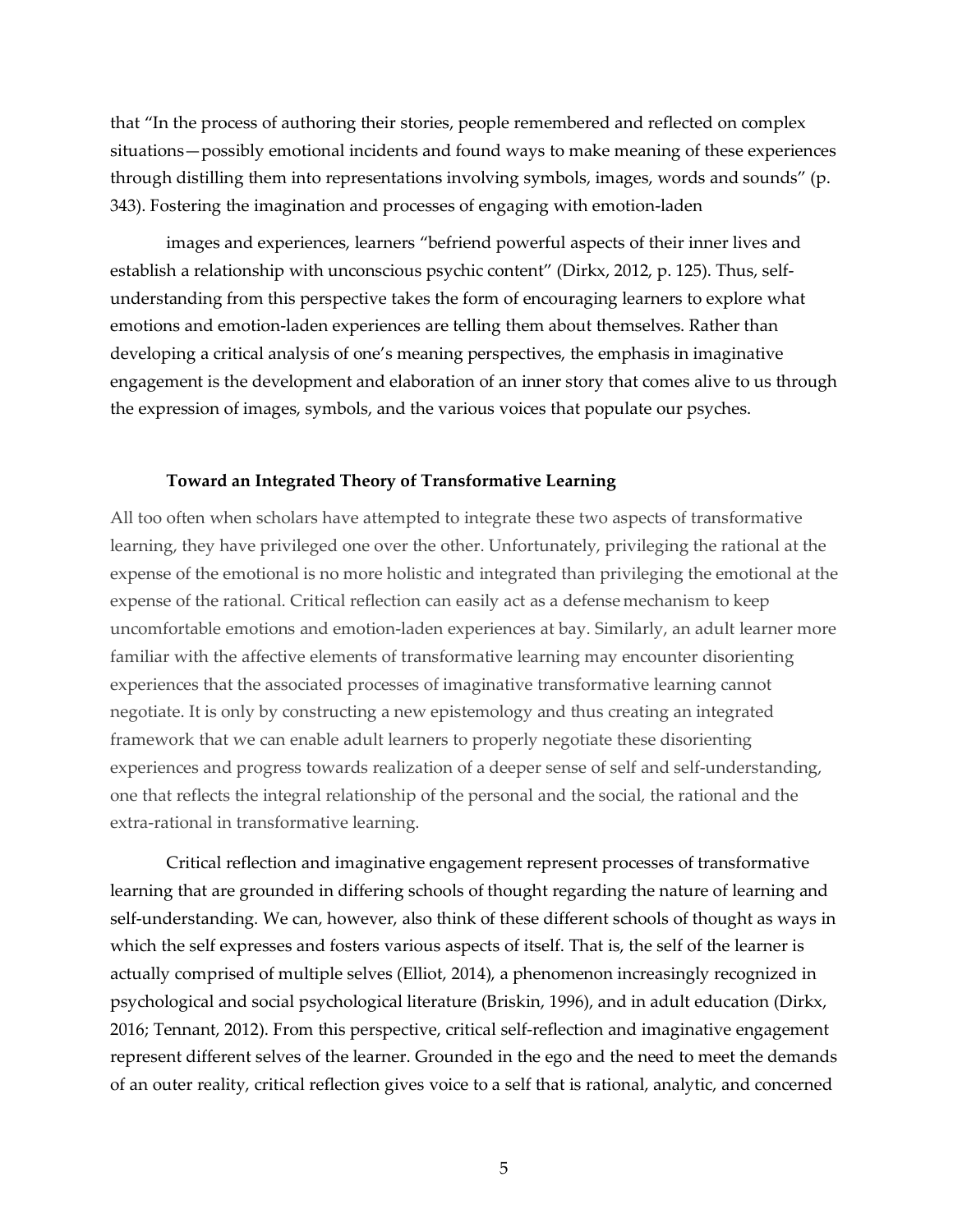with mediating between the extra-rational demands of the unconscious and the prevailing structures of a parental culture and society. From this perspective, self-understanding represents a fuller realization of these demands and a conscious attempts to mediate their expression both within one's self and within the broader culture. This sense of the self gains expression through processes of challenging assumptions and changing perspectives through intellectual dimensions of the self. Like all aspects of the self, critical self-reflection expresses a particular form of psychic energy that helps us recognize and honor its role in an evolving process of selfunderstanding as it unfolds within our learning and development.

In a similar way, imaginative engagement suggests a kind of learning and selfunderstanding that is deeply embedded in the affective and storied dimensions of our lives and occurs when we make room to explore emotions and emotion-laden experiences in the learning process. From this perspective emotion-laden experiences are not only precursors to and in the service of more rational processes, but they also give voice to a way of knowing that is mediated by extra-rational or unconscious dimensions of the psyche, such as the shadow, anima, and animus (Briskin, 1996; Boyd & Myers, 1988; Dirkx, 2012). They represent the storied aspects of our selves (Stevens, 1995), messengers from the soul that help us understand where the psyche is asking us to go and who to become.

#### **Conclusion**

The integrated theory of transformative learning summarized in the preceding text gives voice to the instrumental and expressive dimensions of the psyche, the need to both adapt to the demands of reality while at the same time deepening our relations with our selves as well as others. The self-understanding that evolves through this integrated approach reflects an appreciation for the multiplicity of selves that make up who we are as individuals and collectives. When considered as two necessary dimensions of a broader, integrated process of self-understanding, critical self-reflection and imaginative engagement help us begin to understand the multiplicity of selves that make up who we are and who we are becoming. Much work remains to be done with respect to fleshing out this integrated view of transformative learning, but we have argued that these perspectives offer a path to formulating a notion of selfunderstanding that effectively incorporates both the affective and cognitive, as well as the individual and the social.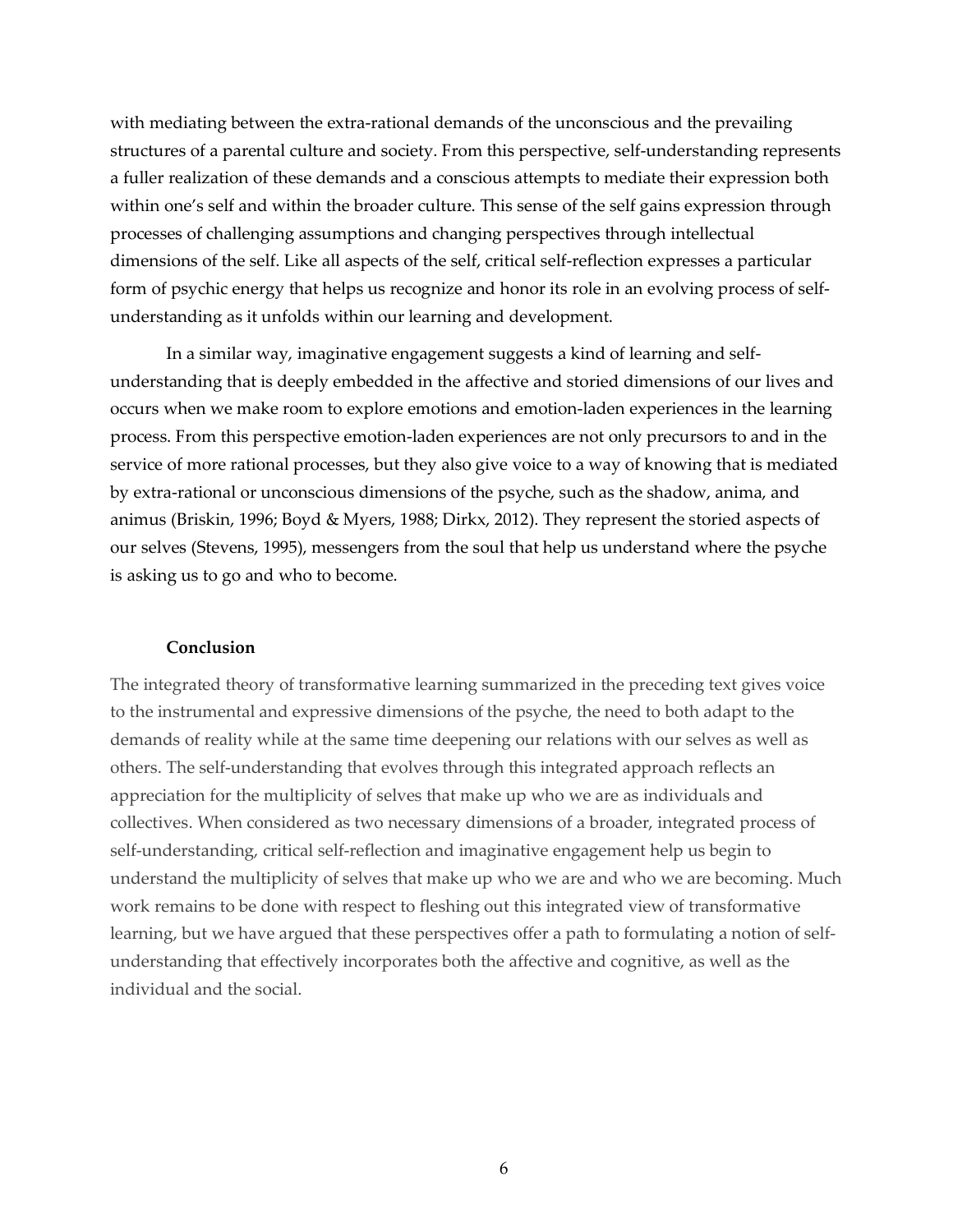#### **References**

- Boyd, R. D., & Myers, G. J. (1988). Transformative education. *International Journal of Lifelong Education, 7*(4), 26-284.
- Briskin, A. (1996). *The stirring of soul in the workplace.* San Francisco: Jossey-Bass.
- Cranton, P., & Taylor, E.W. (2012). Transformative learning theory: Seeking a more unified theory. In E.W. Taylor & P. Cranton (Eds.), *Handbook of transformative learning theory: Research, theory, and practice* (pp. 3-20). San Francisco, CA: Jossey-Bass.
- Dirkx, J. M. (2006). Engaging emotions in adult learning: A Jungian perspective on emotion and transformative learning. In E. Taylor (Ed*.) Fostering Transformative Learning in the Classroom: Challenges and Innovations.* New Directions in Adult and Continuing Education, No. 109 (15-26). San Francisco: Jossey-Bass.
- Dirkx, J. M. (2012). Nurturing soul work: A Jungian approach to transformative learning. In E.W. Taylor, P. Cranton & Associates, *The handbook of transformative learning: Theory, research and practice* (pp. 116-130). San Francisco: Jossey-Bass.
- Dirkx, J.M. (2016). Making sense of multiplicity: Metaphors of self and self-change in transformation theory. *Culture, Biography, & Lifelong Learning, 16*(1).
- Dirkx, J.M., & Espinoza, B.D. (2017). *From cognition to the imaginal: Fosteringself-understanding from and through emotions in adult learning*. Adult Education Research Conference http://newprairiepress.org/aerc/2017/papers/26
- Drago-Severson, E. (2004). *Becoming adult learners: Principles and practice for effective development*. New York: Teachers College Press.
- Elliott, A. (2014). *Concepts of the self* (3rd Edition). Cambridge: Polity Press.
- Freire, P. (1970*). Pedagogy of the oppressed*. New York: Seabury Press.
- Hillman, J. (1989). The poetic basis of mind. In T. Moore (ed.), *A blue fire: Selected writings by James Hillman*, New York: Harper & Row, 1989 (pp. 15-35).
- Hoggan, C., Mälkki, K., Finnegan, F. (2017). Developing the theory of perspective transformation: Continuity, intersubjectivity, and emancipatory praxis. *Adult Education Quarterly, 67*(1), 48-64.
- Kegan, R. (1994). *In over our heads: The mental demands of modern life*. Harvard UniversityPress, Cambridge, MA.
- Kitchenham, A. (2008). The evolution of John[sic] Mezirow's transformative learning theory. *Journal of Transformative Education, 6*(2), 104-123.
- Knowles, M. (1975). *Self-directed learning: A guide for learners and teachers.* Chicago: Follet.
- Leonard, T., & Willis, P. (Eds.) (2008) *Pedagogies of the imagination: Mythopoetic curriculum in educational practice.* New York: Springer.
- Lindemann, E. (1926). *The meaning of adult education*. New York: New Republic.